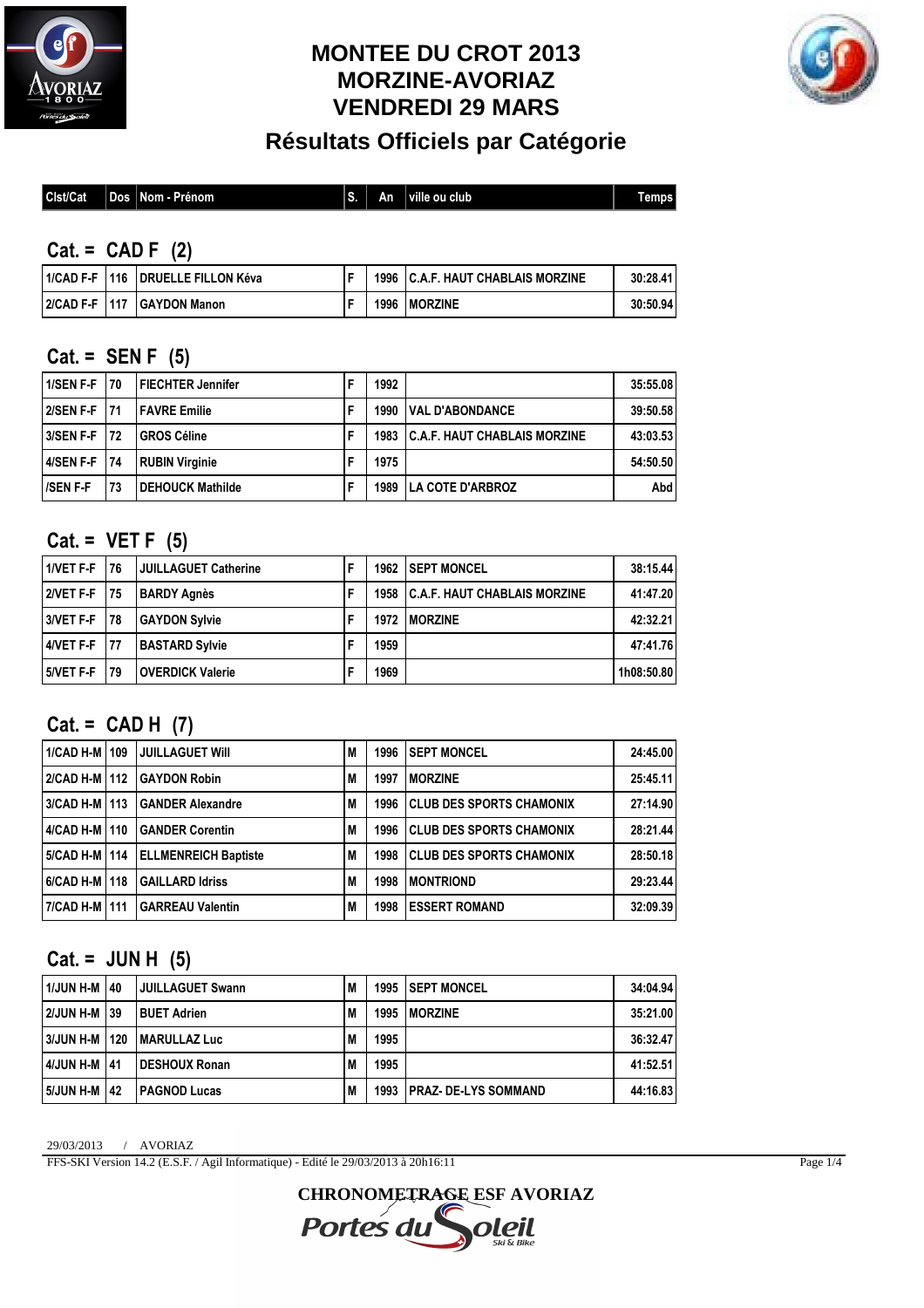#### **Cat. = SEN H (38)**

| $1/SEM$ H-M $ 1$ |    | <b>PICCOT Adrien</b>             | M |        | 1986   C.A.F. DU LEMAN              | 30:30.44 |
|------------------|----|----------------------------------|---|--------|-------------------------------------|----------|
| 2/SEN H-M   121  |    | <b>HIRSCH IDRISS</b>             | M | 1991   |                                     | 31:14.45 |
| $3/SEM$ H-M $ 3$ |    | <b>MUDRY Didier</b>              | M | 1983   |                                     | 31:15.31 |
| 4/SEN H-M   4    |    | <b>PATOUX Thibaud</b>            | M | 1990   | <b>C.A.F. HAUT CHABLAIS MORZINE</b> | 32:29.54 |
| 5/SEN H-M   2    |    | <b>TAGAND Fabien</b>             | M | 1982   | <b>C.A.F. HAUT CHABLAIS MORZINE</b> | 34:04.12 |
| 6/SEN H-M   7    |    | <b>PREMAT Martial</b>            | M | 1977   |                                     | 34:05.89 |
| 7/SEN H-M   13   |    | <b>GAYDON Cédric</b>             | M | 1991   | <b>Licence HORS CLUB</b>            | 34:23.58 |
| 8/SEN H-M   11   |    | <b>BOISIER Adrien</b>            | M | 1984   |                                     | 34:49.89 |
| 9/SEN H-M 9      |    | <b>BAUD Martial</b>              | M | 1982   | <b>C.A.F. HAUT CHABLAIS MORZINE</b> | 34:59.90 |
| 10/SEN H-N 19    |    | <b>CHEVALLAY Fabien</b>          | M | 1987   |                                     | 36:02.28 |
| 11/SEN H-N 26    |    | <b>BERTHOD Francois</b>          | М | 1979   |                                     | 36:48.83 |
| 12/SEN H-N 14    |    | <b>PELLIER CUIT Philippe</b>     | M | 1974   |                                     | 36:50.87 |
| 13/SEN H-N 21    |    | <b>CAYEN Christophe</b>          | М | 1982   |                                     | 37:16.68 |
| 14/SEN H-N 33    |    | <b>THIBAULT Guillaume</b>        | M | 1980   |                                     | 37:24.83 |
| 15/SEN H-N 18    |    | <b>BRAIZE Romain</b>             | M | 1987 l | <b>C.A.F. HAUT CHABLAIS MORZINE</b> | 38:10.14 |
| 16/SEN H-N 27    |    | <b>MUGNIER POLLET Christophe</b> | M | 1978   |                                     | 38:38.96 |
| 17/SEN H-N 24    |    | <b>LAUSENAZ Patrice</b>          | M | 1974   |                                     | 38:53.88 |
| 18/SEN H-N 20    |    | <b>TROMBERT Maxime</b>           | М | 1991   |                                     | 39:04.65 |
| 19/SEN H-N 30    |    | <b>BAUD Romain</b>               | М | 1989   | <b>C.A.F. HAUT CHABLAIS MORZINE</b> | 39:32.83 |
| 20/SEN H-N 17    |    | <b>RONGER David</b>              | M | 1985   |                                     | 39:49.96 |
| 21/SEN H-N 22    |    | <b>BOUVET Yann</b>               | M | 1982   |                                     | 40:15.36 |
| 22/SEN H-N 16    |    | <b>DEVILLE Damien</b>            | M | 1983   |                                     | 40:28.10 |
| 23/SEN H-N 28    |    | <b>FARRAYRE Nicolas</b>          | M | 1980   |                                     | 42:08.14 |
| 24/SEN H-N 23    |    | <b>RICHARD Fabrice</b>           | М | 1979   |                                     | 42:38.40 |
| 25/SEN H-N 31    |    | <b>COTTET DUMOULIN Jerome</b>    | M | 1977   | <b>C.A.F. HAUT CHABLAIS MORZINE</b> | 42:48.18 |
| 26/SEN H-N 38    |    | <b>THOMPSON David</b>            | M | 1974   |                                     | 44:11.49 |
| 27/SEN H-N 12    |    | <b>TOMMASI Stephane</b>          | M |        | 1980   PRAZ MONTAGNE                | 45:48.54 |
| 28/SEN H-N 32    |    | <b>GERVAIS Mathieu</b>           | М | 1991   | PRAZ- DE-LYS SOMMAND                | 46:07.86 |
| 29/SEN H-N 35    |    | <b>PESCHAUD Tristan</b>          | M | 1979   | <b>AVORIAZ</b>                      | 46:28.46 |
| 30/SEN H-N 36    |    | <b>RICHARD Christophe</b>        | M | 1974   |                                     | 49:42.73 |
| 31/SEN H-N 34    |    | <b>MICHY Frédéric</b>            | М | 1981   |                                     | 50:52.22 |
| /SEN H-M         | 5  | <b>TAMANINI Marc</b>             | M | 1986   | <b>CLUB DES SPORTS CHAMONIX</b>     | Abs      |
| /SEN H-M         | 15 | <b>DUCRET Sylvain</b>            | M | 1983   | <b>ST PAUL EN CHABLAIS</b>          | Abs      |
| /SEN H-M         | 37 | <b>CARME Jeremy</b>              | M | 1974   | PRAZ- DE-LYS SOMMAND                | Abs      |
| /SEN H-M         | 10 | <b>REY Ludovic</b>               | M | 1975   | <b>CAF LEMAN</b>                    | Abs      |
| /SEN H-M         | 25 | <b>BONNET Ludovic</b>            | M | 1979   |                                     | Abs      |
| /SEN H-M         | 29 | <b>ERAGNE Sébastien</b>          | Μ | 1976   |                                     | Abs      |
| <b>/SEN H-M</b>  | 8  | <b>BALTASSAT Martin</b>          | Μ |        | 1989   BONNE                        | Abs      |

29/03/2013 / AVORIAZ

FFS-SKI Version 14.2 (E.S.F. / Agil Informatique) - Edité le 29/03/2013 à 20h16:13

Page 2/4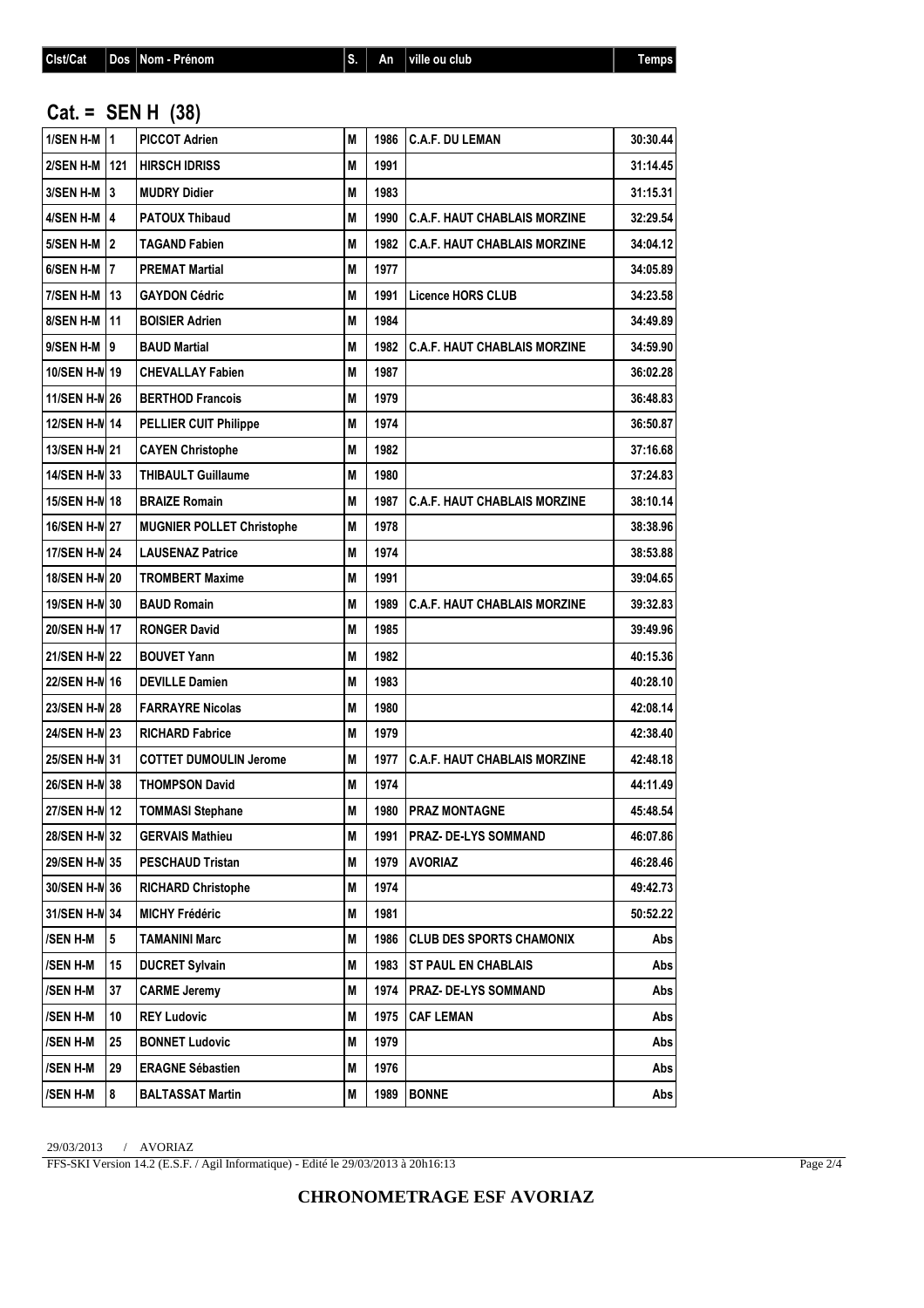#### **Cat. = VH 1 (29)**

| 1/VH 1-M         | 6  | <b>GAYDON Antoine</b>       | М |      | 1965   MORZINE                      | 32:52.13   |
|------------------|----|-----------------------------|---|------|-------------------------------------|------------|
| 2/VH 1-M         | 44 | <b>AZZOLIN Frédéric</b>     | M | 1973 | <b>DEMI-QUARTIER</b>                | 34:01.52   |
| 3/VH 1-M         | 43 | <b>GAYDON Alex</b>          | M | 1967 | <b>C.A.F. HAUT CHABLAIS MORZINE</b> | 35:51.95   |
| 4/VH 1-M         | 50 | <b>FEUQUIERES Benoit</b>    | M | 1967 | <b>MORZINE</b>                      | 36:19.82   |
| 5/VH 1-M         | 54 | <b>AUGRAS Claude</b>        | M | 1964 |                                     | 36:31.53   |
| 6/VH 1-M         | 53 | <b>LAPERROUSAZ Laurent</b>  | M | 1966 | <b>ST JEAN D'AULPS</b>              | 37:14.27   |
| 7/VH 1-M         | 51 | <b>GAILLARD Fabrice</b>     | M | 1973 | <b>C.A.F. HAUT CHABLAIS MORZINE</b> | 37:50.37   |
| 8/VH 1-M         | 45 | <b>REY Stéphane</b>         | M | 1966 |                                     | 38:06.79   |
| 9/VH 1-M         | 47 | <b>MOLLI Didier</b>         | M | 1970 | <b>CLUB DES SPORTS CHAMONIX</b>     | 38:34.48   |
| 10/VH 1-M        | 52 | <b>BESSON Richard</b>       | M | 1973 |                                     | 38:49.01   |
| 11/VH 1-M        | 65 | <b>JUILLAGUET Daniel</b>    | M | 1967 | <b>SEPT MONCEL</b>                  | 39:30.24   |
| <b>12/VH 1-M</b> | 62 | <b>JARRE Antoine</b>        | M | 1971 | <b>Praz Montagne</b>                | 40:13.28   |
| 13/VH 1-M        | 82 | <b>BUET Nicolas</b>         | M | 1965 | <b>MORZINE</b>                      | 40:37.11   |
| 14/VH 1-M        | 61 | <b>DUTANG Philippe</b>      | M | 1964 | <b>CLUSES</b>                       | 41:31.79   |
| 15/VH 1-M        | 58 | <b>PREMAT Jérôme</b>        | M | 1966 | <b>MORZINE</b>                      | 41:59.00   |
| 16/VH 1-M        | 56 | <b>DECOUTTERE Dominique</b> | М | 1965 | <b>IPRAZ MONTAGNE</b>               | 42:03.57   |
| 17/VH 1-M        | 67 | <b>ZURFLUH Etienne</b>      | M | 1972 |                                     | 42:05.82   |
| <b>18/VH 1-M</b> | 57 | <b>BERGER Marcel</b>        | M | 1965 |                                     | 42:53.50   |
| 19/VH 1-M        | 68 | <b>CAUDRELIER Eric</b>      | M | 1971 |                                     | 43:24.81   |
| 20/VH 1-M        | 69 | <b>LANVERS Serge</b>        | M | 1966 | <b>MONTRIOND</b>                    | 44:05.65   |
| 21/VH 1-M        | 59 | <b>PAGE Jean-François</b>   | M | 1969 | <b>MONTRIOND</b>                    | 44:25.15   |
| 22/VH 1-M        | 66 | <b>MASSEY Lee</b>           | M | 1970 |                                     | 45:02.85   |
| 23/VH 1-M        | 64 | <b>GARETH Jefferies</b>     | M | 1971 |                                     | 47:35.35   |
| 24/VH 1-M        | 55 | <b>ELLMENREICH Frederic</b> | M | 1965 |                                     | 48:51.24   |
| 25/VH 1-M        | 60 | <b>JOHNSON Daniel</b>       | M | 1973 |                                     | 51:15.02   |
| 26/VH 1-M        | 46 | <b>OVERDICK Yoric</b>       | M | 1972 |                                     | 1h03:47.67 |
| <b>NH 1-M</b>    | 63 | <b>SULLENGER Coast</b>      | M | 1968 | <b>GENEVE</b>                       | Abs        |
| /VH 1-M          | 48 | <b>MICHAUD Olivier</b>      | M | 1973 | <b>C.A.F. HAUT CHABLAIS MORZINE</b> | Abs        |
| /VH 1-M          | 49 | <b>KOSSONOGOW Nicolas</b>   | М | 1968 |                                     | Abs        |
|                  |    |                             |   |      |                                     |            |

## **Cat. = VH 2 (16)**

| 1/VH 2-M | l 80 | <b>AMOUDRUZ René</b>       | M | 1957 | <b>IPRAZ-DE-LYS SOMMAND</b>          | 34:38.43 |
|----------|------|----------------------------|---|------|--------------------------------------|----------|
| 2/VH 2-M | 181  | <b>MOTTIEZ Jean Claude</b> | M | 1960 | <b>VAL D'ABONDANCE</b>               | 36:28.57 |
| 3/VH 2-M | 84 ا | <b>KAWEZINSKI Guy</b>      | M | 1961 | <b>IC.A.F. HAUT CHABLAIS MORZINE</b> | 37:22.23 |
| 4/VH 2-M | l 85 | <b>GANDER Alain</b>        | M | 1960 | <b>ICLUB DES SPORTS CHAMONIX</b>     | 39:46.68 |
|          | 187  | <b>COSSON Igor</b>         | M | 1961 | <b>CLUB DES SPORTS CHAMONIX</b>      | 41:00.53 |
| 6/VH 2-M | l 92 | <b>MOREL Guy</b>           | M | 1960 | <b>PRAZ-DE-LYS SOMMAND</b>           | 41:14.89 |
| 7/VH 2-M | 191  | <b>TAVERNIER Gilbert</b>   | M | 1958 | <b>C.A.F. HAUT CHABLAIS MORZINE</b>  | 41:23.57 |
| 8/VH 2-M | l 90 | <b>BIDAL Alain</b>         | M | 1959 | <b>C.A.F. DU LEMAN</b>               | 42:09.93 |
| 5/VH 2-M |      |                            |   |      |                                      |          |

29/03/2013 / AVORIAZ

FFS-SKI Version 14.2 (E.S.F. / Agil Informatique) - Edité le 29/03/2013 à 20h16:13

Page 3/4

#### **CHRONOMETRAGE ESF AVORIAZ**